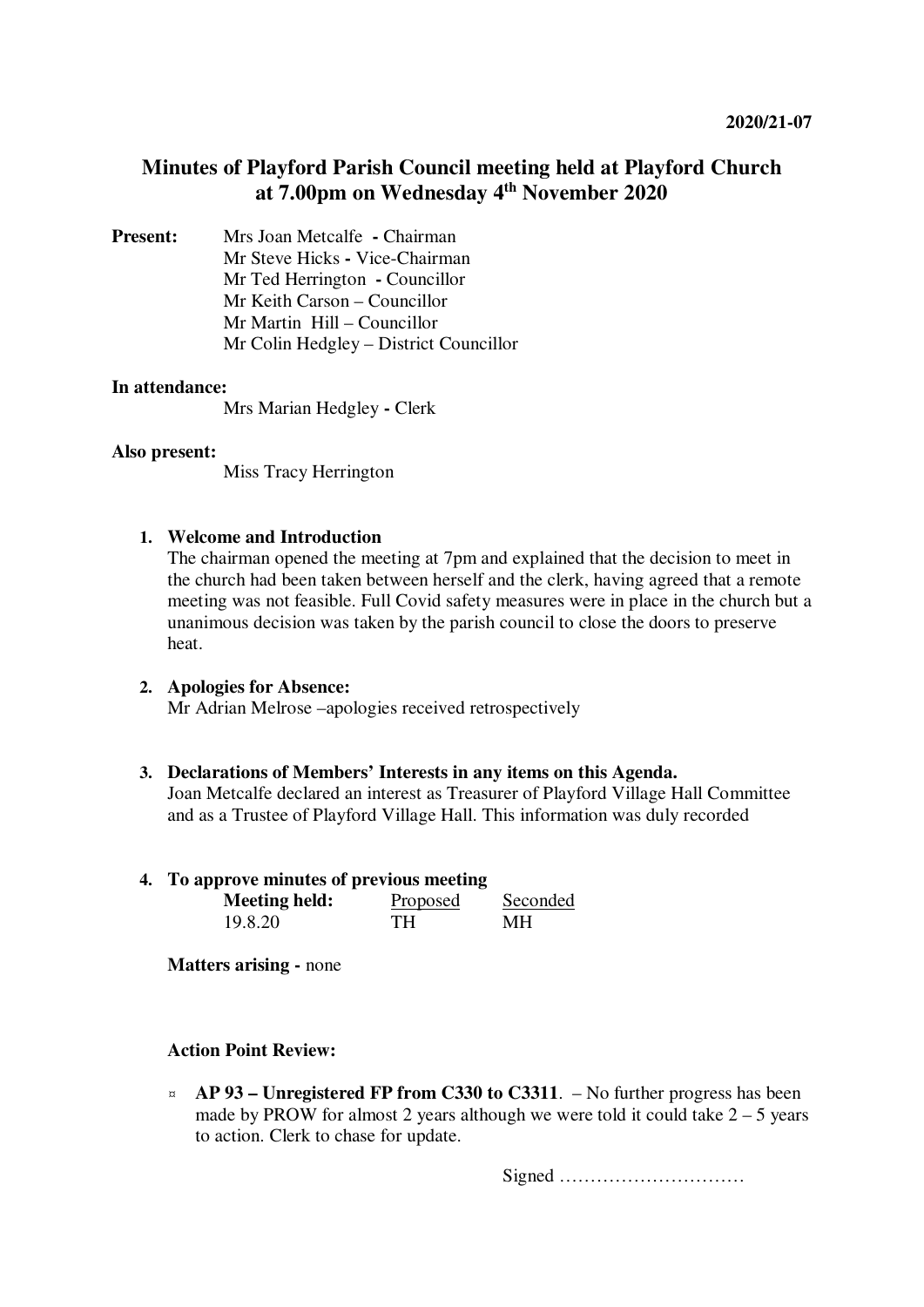- ¤ **AP135 Ongoing problems with FP1 re available width of path** a further complaint has been received regarding the usable width of path, given the proximity of an electric fence and this has been passed on to the cutting team. Clerk to further chase Debbie Adams for update on cutting schedules. It was noted that the bridle signpost at the top of FP1 has been smashed – clerk to report this.
- ¤ **AP147 Blocked culvert on LH side of entrance to Village Hall car park.** See under Highways (para 8) for details
- ¤ **AP151 Potholes at southern end of Butts Road reported** clerk to chase repairs on this
- ¤ **AP152 Overhanging branches from a tree near layby in Spring Meadow**  Clerk will investigate whether this has been attended to.
- ¤ **AP155- Drains on C324 blocked by silt and leaves again** This was cleared on 19.10.20 and appears to be working successfully at present.

For more details see Action Log appended at end of the Minutes.

### **5. County Councillor's report**:

There was no Co Council report – clerk will email Cllr Mary Evans for an update.

# **6. District Councillor's report**

See Colin and Tony's full report appended at the end of these minutes.

In brief, Colin also stated that:

- The consultation for the Local Government Boundary Commission for England (LGBCE)'s draft recommendations closes on 23rd November and any views or comments on their proposals must be received by then. Clerk will respond to the consultation on behalf of the parish council and councillors can also comment individually if they wish – for more details see under separate heading (para 11).
- Road Safety week is  $16<sup>th</sup> 22<sup>nd</sup>$  November details can be found on the Road Safety website
- Community Partnership grants are available at present and Andy Jolliffe should be contacted for this. (Oak tree on Playford playing field needs replacing and possibly a SIDS pole could be funded through this– clerk to contact him).
- All District Council meetings are still taking place via Zoom and this will continue for the foreseeable future.

Signed ………………………………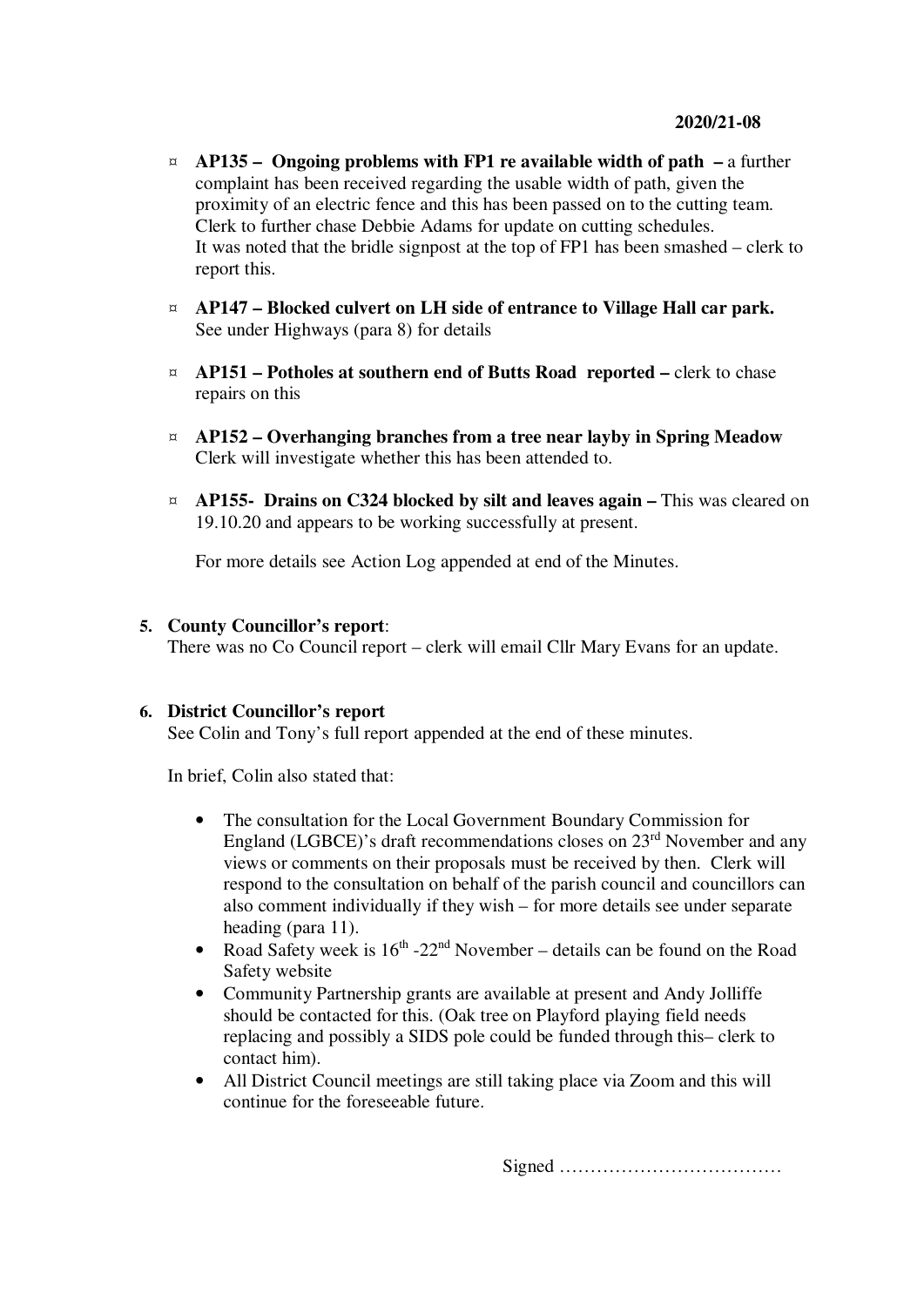# **7. Finance:**

o Reporting & authorisation of cheques/online payments: Clerk's salary for August - October as agreed in the budget HMRC tax due on clerk's salary as agreed in the budget Clerk's expenses for Ink cartridges  $£62.99$ J Metcalfe –replacement Defib pads £42.00

Above payments proposed by JM and seconded by TH

- o Credits received: 30.9.20 Precept - 2nd instalment £4000.00
- o Bank Balances: Current a/c £8845.48 NS&I £3403.14

A bank reconciliation was carried out by SH.

- o Retrospective acceptance of Clerk's new salary rates: An increase amounting to 30p per hour backdated to 1<sup>st</sup> April 2020 has been recommended by NALC - this was proposed by JM and seconded by KC.
- o Standing Orders and Financial Regulations review: JM has reviewed and updated these documents – these were circulated to all councillors prior to the meeting. Acceptance was proposed by TH and seconded by KC.
- o Budget for 2020/21 –the budget was discussed and it was decided that the Precept would need to be raised by between £500 - £1000 for next year. A final decision will be taken at the meeting in January 2021.

# **8. Highways**

- Maintenance of drain at Village Hall and new marker posts installed on Green. Sam Webber has kindly built a small retaining wall out of railways sleepers to prevent debris flowing down the ditch and clogging up the drain under the car park ramp. He has dug out the resulting enclosed area, close to the outlet pipe and built up the area next to the ramp to provide a wider margin for safety. Clerk to contact Sam re another site visit to discuss some minor modifications. Sam has also replaced three marker posts in the area of the Green.
- SIDS equipment: Agreement of the locations of four SIDS poles has been received from SCC Highways and they will fund one of the poles. It is hoped that the SIDS device can be placed in turn on two existing poles currently in use for traffic signs, leaving one pole (costing £190) and four sets of brackets (£55 each) to be funded by the PC. Cllr Colin Hedgley said that SAVID would fund one set of brackets.
- Footpath issues this is covered in Action Points review
- Quiet Lanes a discussion ensued. KC said no lanes were found to qualify when the research for the N/Plan was undertaken. CH agreed to find more information on the qualifying criteria for a Quiet Lane.

Signed …………………………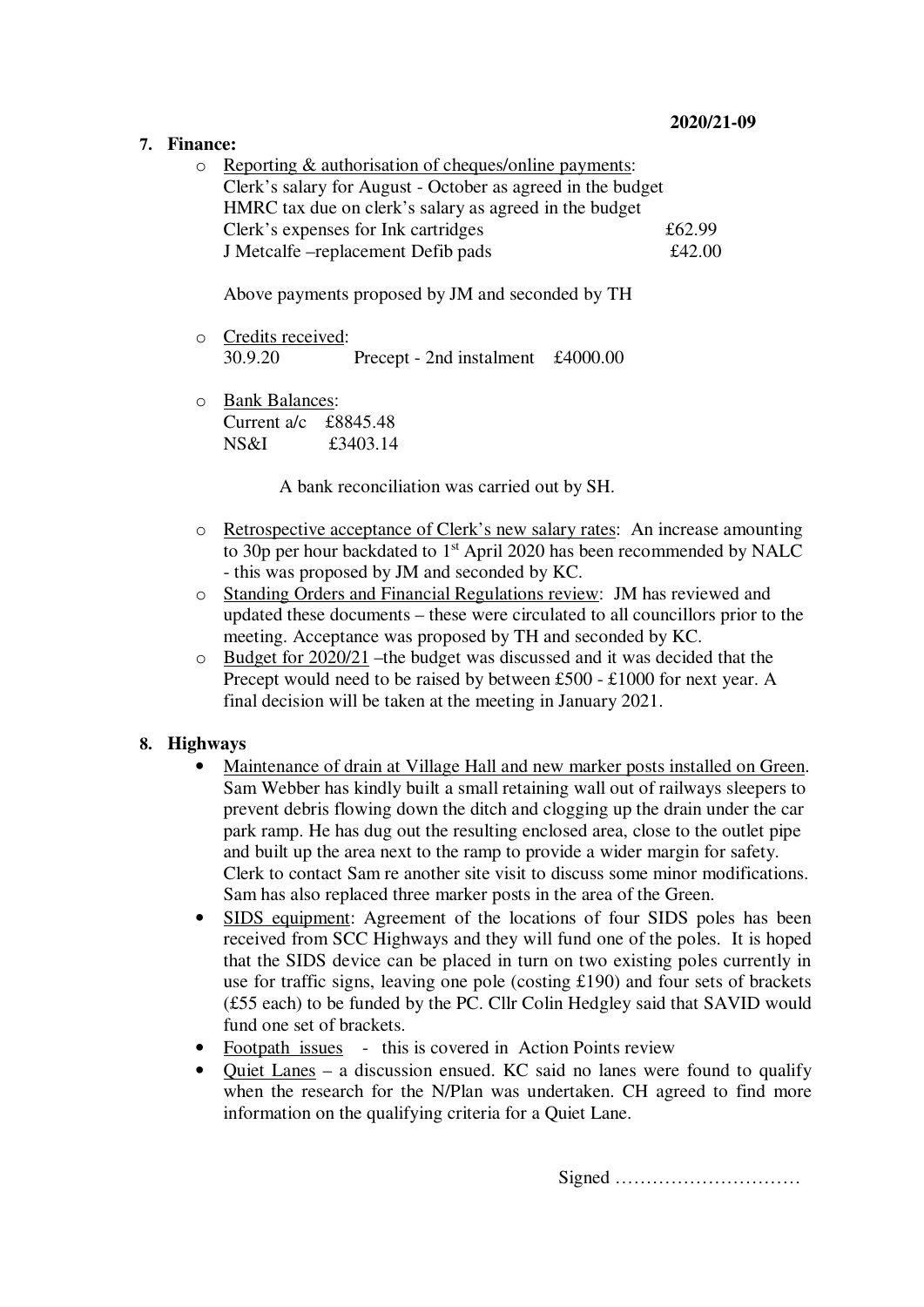# **9. Neighbourhood Plan - update**

NP Chairman Keith Carson will chase Planning Direct for an update as he had been told it was almost completed and that the final draft was imminent.

# **10. Planning Issues**

Progress on the piggeries site was discussed – a dropped kerb is currently being installed at the entrance to the site.

# **11. Local Government Boundary Commission for England**

It is proposed that the parishes of Great and Little Bealings, Hasketon, Boulge and Bredfield should be moved over to Woodbridge ward and that the remaining Carlford parishes (including Playford) are amalgamated into a new ward to be called Grundisburgh and Wickham Market thus dropping the old name of Carlford.

This could weaken Playford's position in the county council as it would lose the support of nearby small rural parishes which operate in a similar way, and this proposal is probably not in the best interest of the parishes which would be moved into Woodbridge ward.

It was resolved that the clerk should respond to the consultation on behalf of the PC noting the main reasons for Playford's objections – namely that the 5 parishes to be moved to Woodbridge, are all small rural parishes with similar needs and interests who consider Grundisburgh to be their local point of focus and that Playford would be left on its own without the support of its near neighbours. Also that the A12 forms a natural boundary for the small rural parishes in Carlford ward and that moving 5 of these over to the more urban Woodbridge ward would not be beneficial for anyone, as their needs could not be identified or met as adequately as at present.

# **12. ESC Community Project offer – Talking Benches**

This was discussed at length and it was agreed that there were probably enough benches in Playford at present, given that any new ones obtained by this scheme would need to be installed and maintained by the PC.

# **13. Meeting dates for 2021 – proposed as follows and unanimously agreed:**

Weds 13<sup>th</sup>January Weds 3<sup>rd</sup> March Weds 12th May - APM (starts 6.30pm) & APCM Weds  $7<sup>th</sup>$  July Weds 1st September Weds 3<sup>rd</sup> November

All meetings to commence at 7pm - venue to be advised later

Signed …………………………